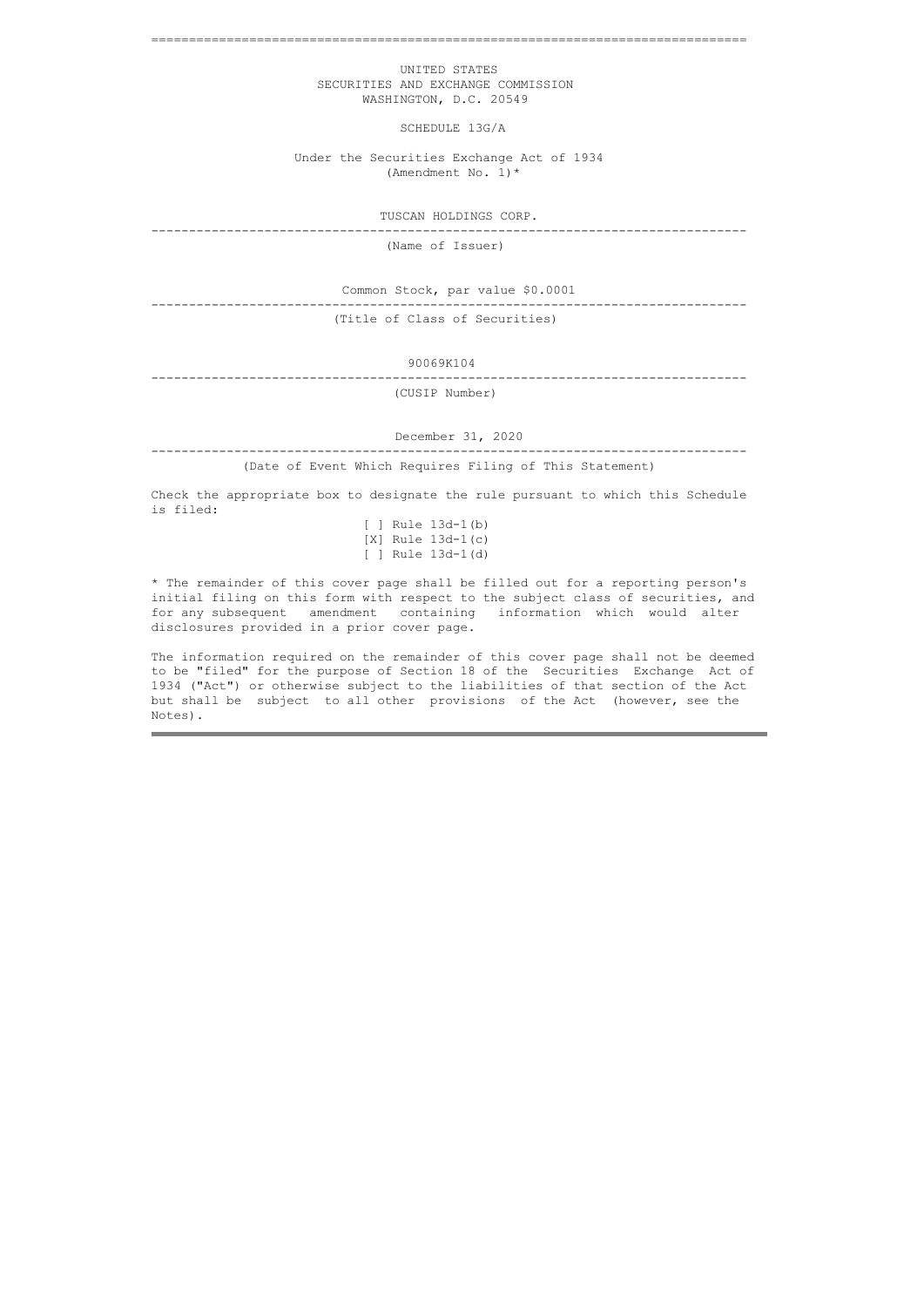| NAME OF REPORTING PERSON/S.S. OR I.R.S. IDENTIFICATION<br>1.<br>NO. OF ABOVE PERSON |                                                                                             |  |  |  |  |  |  |
|-------------------------------------------------------------------------------------|---------------------------------------------------------------------------------------------|--|--|--|--|--|--|
|                                                                                     | WEISS ASSET MANAGEMENT LP                                                                   |  |  |  |  |  |  |
| 2.                                                                                  | CHECK THE APPROPRIATE BOX IF A MEMBER OF A GROUP*<br>$(A)$ [ ]<br>$(B)$ [ ]                 |  |  |  |  |  |  |
| 3.                                                                                  | SEC USE ONLY                                                                                |  |  |  |  |  |  |
| 4.                                                                                  | CITIZENSHIP OR PLACE OF ORGANIZATION                                                        |  |  |  |  |  |  |
|                                                                                     | DELAWARE<br>-------------------------<br>---------------                                    |  |  |  |  |  |  |
|                                                                                     | 5. SOLE VOTING POWER                                                                        |  |  |  |  |  |  |
|                                                                                     | $\Omega$                                                                                    |  |  |  |  |  |  |
| NUMBER OF<br>SHARES                                                                 | 6. SHARED VOTING POWER                                                                      |  |  |  |  |  |  |
| BENEFICIALLY<br>OWNED BY<br>EACH<br>REPORTING<br>PERSON<br>WITH:                    | $\Omega$                                                                                    |  |  |  |  |  |  |
|                                                                                     | 7. SOLE DISPOSITIVE POWER                                                                   |  |  |  |  |  |  |
|                                                                                     | $\cap$                                                                                      |  |  |  |  |  |  |
|                                                                                     | 8. SHARED DISPOSITIVE POWER                                                                 |  |  |  |  |  |  |
|                                                                                     | $\Omega$                                                                                    |  |  |  |  |  |  |
| 9.                                                                                  | AGGREGATE AMOUNT BENEFICIALLY OWNED BY EACH REPORTING PERSON                                |  |  |  |  |  |  |
|                                                                                     | 0                                                                                           |  |  |  |  |  |  |
| 10.                                                                                 | CHECK BOX IF THE AGGREGATE AMOUNT IN ROW (9) EXCLUDES<br>$\lceil \rceil$<br>CERTAIN SHARES* |  |  |  |  |  |  |
| 11.                                                                                 | PERCENT OF CLASS REPRESENTED BY AMOUNT IN ROW (9)                                           |  |  |  |  |  |  |
|                                                                                     | $0.00\%$<br>__________________                                                              |  |  |  |  |  |  |
| 12.                                                                                 | TYPE OF REPORTING PERSON*                                                                   |  |  |  |  |  |  |
|                                                                                     | IA - Investment Adviser                                                                     |  |  |  |  |  |  |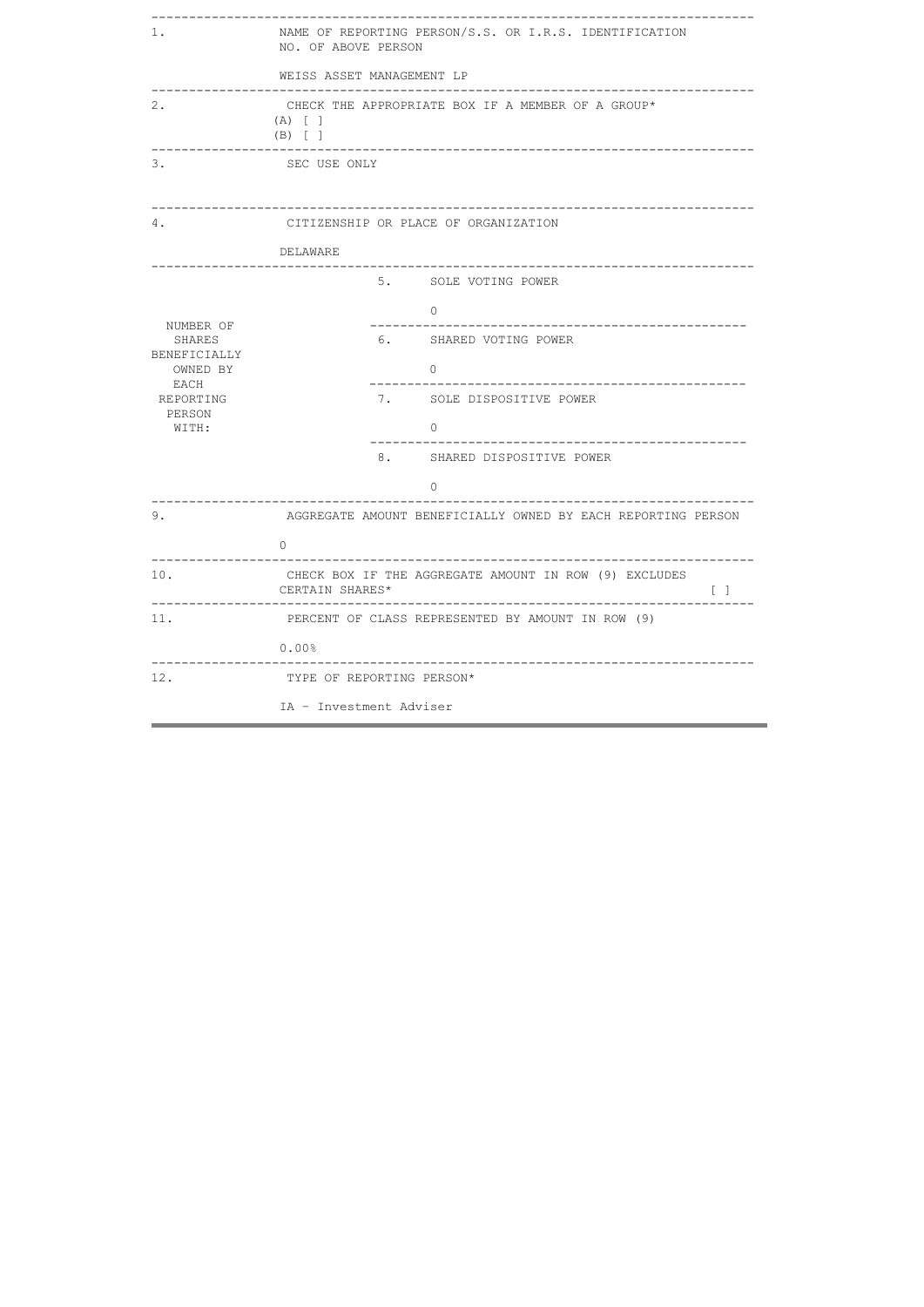| 1.                                                                   | NAME OF REPORTING PERSON/S.S. OR I.R.S. IDENTIFICATION<br>NO. OF ABOVE PERSON      |  |  |  |  |  |
|----------------------------------------------------------------------|------------------------------------------------------------------------------------|--|--|--|--|--|
|                                                                      | BIP GP LLC                                                                         |  |  |  |  |  |
| 2.                                                                   | CHECK THE APPROPRIATE BOX IF A MEMBER OF A GROUP*<br>$(A)$ [ ]<br>$(B)$ [ ]        |  |  |  |  |  |
| 3.                                                                   | SEC USE ONLY                                                                       |  |  |  |  |  |
| 4.                                                                   | CITIZENSHIP OR PLACE OF ORGANIZATION                                               |  |  |  |  |  |
|                                                                      | DELAWARE                                                                           |  |  |  |  |  |
|                                                                      | 5. SOLE VOTING POWER                                                               |  |  |  |  |  |
| NUMBER OF<br>SHARES<br>BENEFICIALLY<br>OWNED BY<br>EACH<br>REPORTING | $\cap$                                                                             |  |  |  |  |  |
|                                                                      | 6. SHARED VOTING POWER                                                             |  |  |  |  |  |
|                                                                      | $\bigcap$                                                                          |  |  |  |  |  |
|                                                                      | 7. SOLE DISPOSITIVE POWER                                                          |  |  |  |  |  |
| PERSON<br>WITH:                                                      | $\cap$                                                                             |  |  |  |  |  |
|                                                                      | 8. SHARED DISPOSITIVE POWER                                                        |  |  |  |  |  |
|                                                                      | $\Omega$                                                                           |  |  |  |  |  |
| 9.                                                                   | AGGREGATE AMOUNT BENEFICIALLY OWNED BY EACH REPORTING PERSON                       |  |  |  |  |  |
|                                                                      | $\Omega$                                                                           |  |  |  |  |  |
| 10.                                                                  | CHECK BOX IF THE AGGREGATE AMOUNT IN ROW (9) EXCLUDES<br>CERTAIN SHARES*<br>$\Box$ |  |  |  |  |  |
| 11.                                                                  | PERCENT OF CLASS REPRESENTED BY AMOUNT IN ROW (9)                                  |  |  |  |  |  |
|                                                                      | 0.00%                                                                              |  |  |  |  |  |
| 12.                                                                  | TYPE OF REPORTING PERSON*                                                          |  |  |  |  |  |
|                                                                      | 00 - Limited Liability Company                                                     |  |  |  |  |  |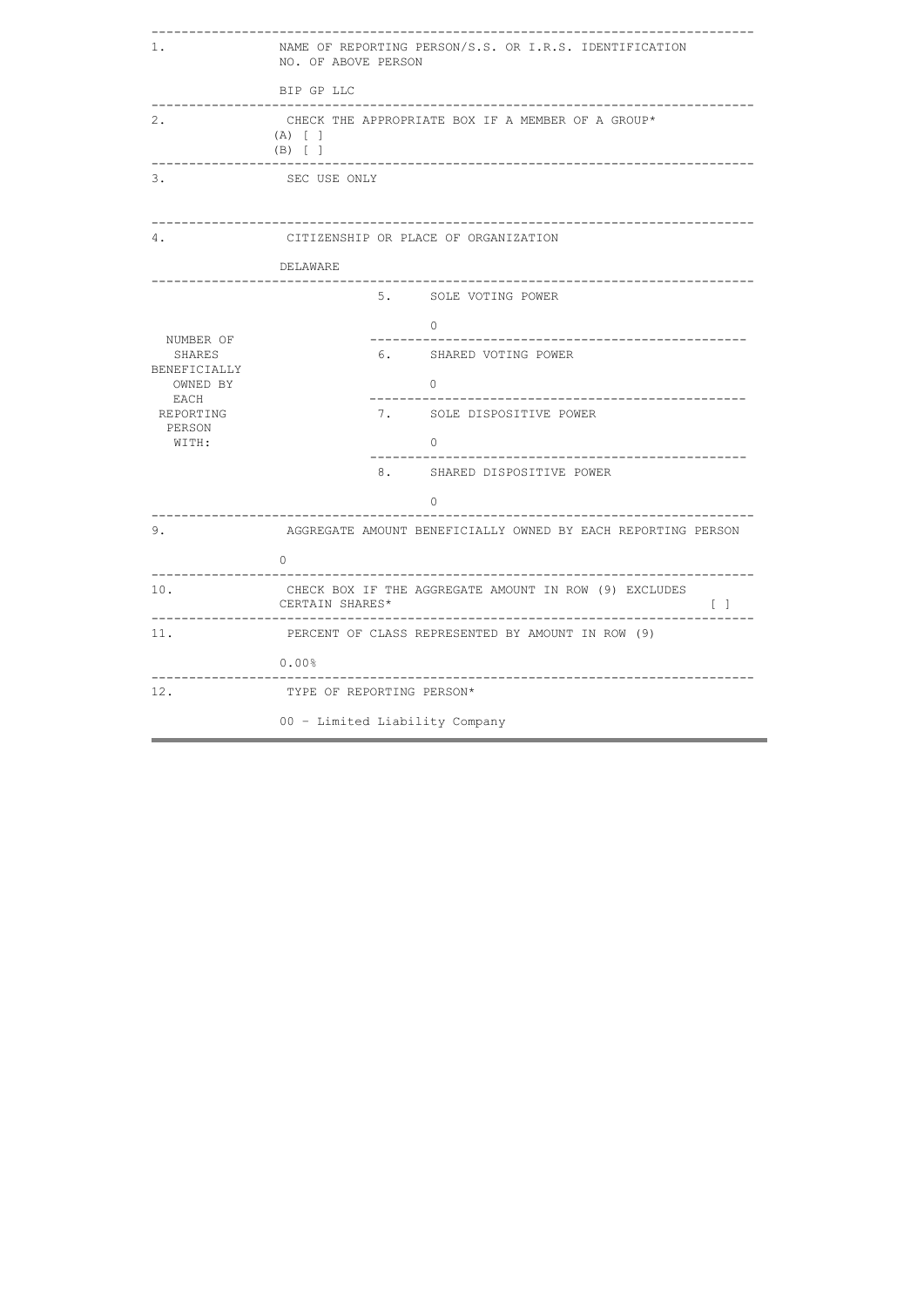| 1.                                                   | NAME OF REPORTING PERSON/S.S. OR I.R.S. IDENTIFICATION<br>NO. OF ABOVE PERSON        |  |  |  |  |  |
|------------------------------------------------------|--------------------------------------------------------------------------------------|--|--|--|--|--|
|                                                      | WAM GP LLC                                                                           |  |  |  |  |  |
| 2.                                                   | CHECK THE APPROPRIATE BOX IF A MEMBER OF A GROUP*<br>$(A)$ [ ]<br>$(B)$ [ ]          |  |  |  |  |  |
| 3.                                                   | SEC USE ONLY                                                                         |  |  |  |  |  |
| 4.                                                   | CITIZENSHIP OR PLACE OF ORGANIZATION                                                 |  |  |  |  |  |
|                                                      | DELAWARE                                                                             |  |  |  |  |  |
|                                                      | 5. SOLE VOTING POWER                                                                 |  |  |  |  |  |
|                                                      | $\bigcirc$                                                                           |  |  |  |  |  |
| NUMBER OF<br>SHARES                                  | 6. SHARED VOTING POWER                                                               |  |  |  |  |  |
| <b>BENEFICIALLY</b><br>OWNED BY<br>EACH<br>REPORTING | $\Omega$                                                                             |  |  |  |  |  |
|                                                      | 7. SOLE DISPOSITIVE POWER                                                            |  |  |  |  |  |
| PERSON<br>WITH:                                      | $\Omega$                                                                             |  |  |  |  |  |
|                                                      | 8. SHARED DISPOSITIVE POWER                                                          |  |  |  |  |  |
|                                                      | 0                                                                                    |  |  |  |  |  |
| 9.                                                   | --------------------<br>AGGREGATE AMOUNT BENEFICIALLY OWNED BY EACH REPORTING PERSON |  |  |  |  |  |
|                                                      | 0                                                                                    |  |  |  |  |  |
| 10.                                                  | CHECK BOX IF THE AGGREGATE AMOUNT IN ROW (9) EXCLUDES<br>CERTAIN SHARES*<br>$\Box$   |  |  |  |  |  |
| 11.                                                  | PERCENT OF CLASS REPRESENTED BY AMOUNT IN ROW (9)                                    |  |  |  |  |  |
|                                                      | 0.00%                                                                                |  |  |  |  |  |
| 12.                                                  | TYPE OF REPORTING PERSON*                                                            |  |  |  |  |  |
|                                                      | HC - Parent Holding Company/Control Person                                           |  |  |  |  |  |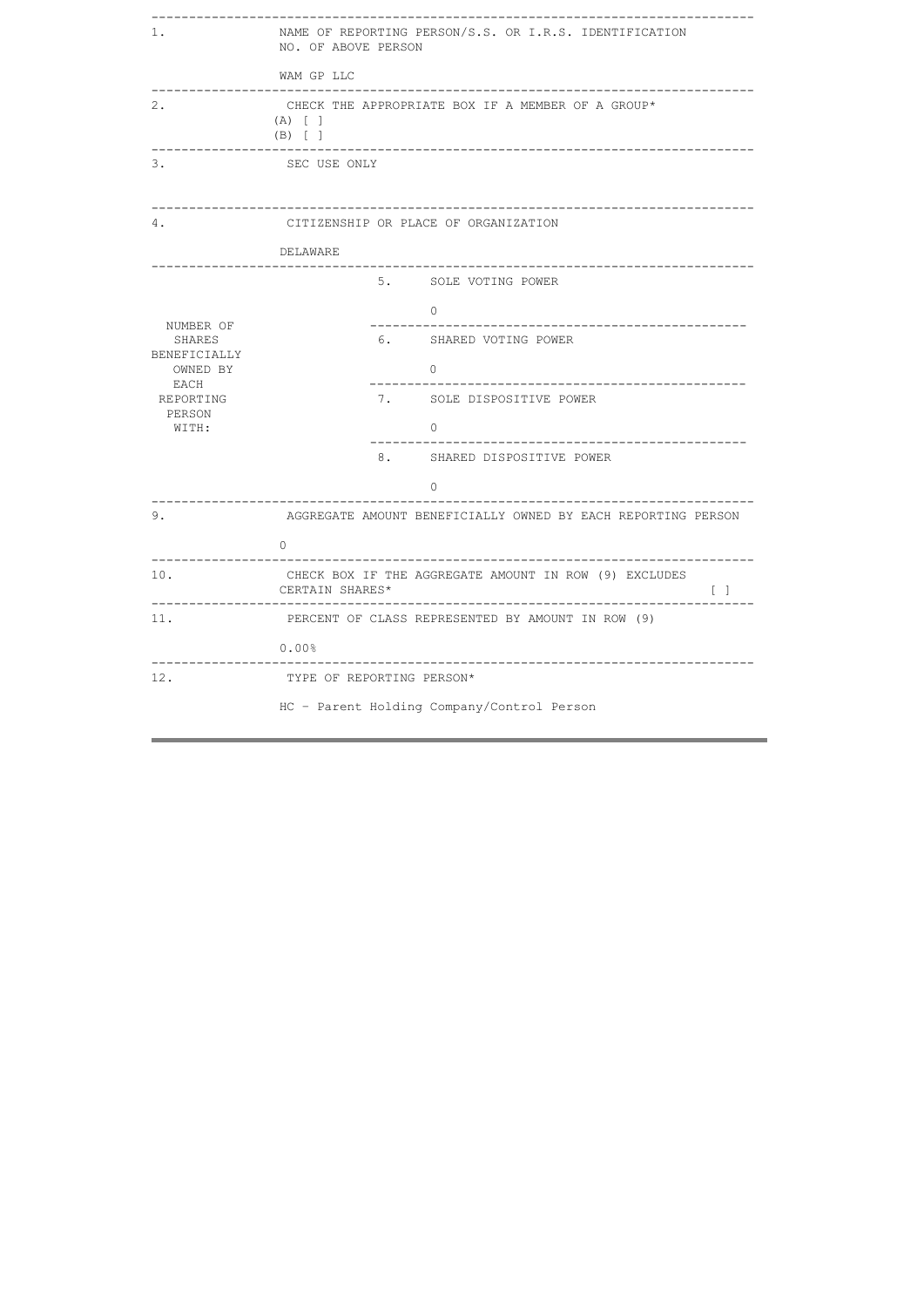| 1.                                   | NAME OF REPORTING PERSON/S.S. OR I.R.S. IDENTIFICATION<br>NO. OF ABOVE PERSON                                                                              |  |  |  |  |  |  |  |
|--------------------------------------|------------------------------------------------------------------------------------------------------------------------------------------------------------|--|--|--|--|--|--|--|
|                                      | ANDREW M. WEISS, PH.D.                                                                                                                                     |  |  |  |  |  |  |  |
| 2.                                   | <u> - - - - - - - - - - - - - -</u><br>------------------------------------<br>CHECK THE APPROPRIATE BOX IF A MEMBER OF A GROUP*<br>$(A)$ [ ]<br>$(B)$ [ ] |  |  |  |  |  |  |  |
| 3.                                   | SEC USE ONLY                                                                                                                                               |  |  |  |  |  |  |  |
| 4.                                   | CITIZENSHIP OR PLACE OF ORGANIZATION                                                                                                                       |  |  |  |  |  |  |  |
|                                      | USA                                                                                                                                                        |  |  |  |  |  |  |  |
|                                      | ------------<br>5. SOLE VOTING POWER                                                                                                                       |  |  |  |  |  |  |  |
|                                      | $\bigcirc$                                                                                                                                                 |  |  |  |  |  |  |  |
| NUMBER OF<br>SHARES                  | 6. SHARED VOTING POWER                                                                                                                                     |  |  |  |  |  |  |  |
| BENEFICIALLY<br>OWNED BY             | $\Omega$                                                                                                                                                   |  |  |  |  |  |  |  |
| EACH<br>REPORTING<br>PERSON<br>WITH: | 7. SOLE DISPOSITIVE POWER                                                                                                                                  |  |  |  |  |  |  |  |
|                                      | $\Omega$                                                                                                                                                   |  |  |  |  |  |  |  |
|                                      | _____________________________<br>8. SHARED DISPOSITIVE POWER                                                                                               |  |  |  |  |  |  |  |
|                                      | 0                                                                                                                                                          |  |  |  |  |  |  |  |
| 9.                                   | AGGREGATE AMOUNT BENEFICIALLY OWNED BY EACH REPORTING PERSON                                                                                               |  |  |  |  |  |  |  |
|                                      | $\Omega$                                                                                                                                                   |  |  |  |  |  |  |  |
| 10.                                  | CHECK BOX IF THE AGGREGATE AMOUNT IN ROW (9) EXCLUDES<br>CERTAIN SHARES*<br>$\Box$                                                                         |  |  |  |  |  |  |  |
| 11.                                  | PERCENT OF CLASS REPRESENTED BY AMOUNT IN ROW (9)                                                                                                          |  |  |  |  |  |  |  |
|                                      | $0.00\%$                                                                                                                                                   |  |  |  |  |  |  |  |
| 12.                                  | TYPE OF REPORTING PERSON*                                                                                                                                  |  |  |  |  |  |  |  |
|                                      | HC - Parent Holding Company/Control Person                                                                                                                 |  |  |  |  |  |  |  |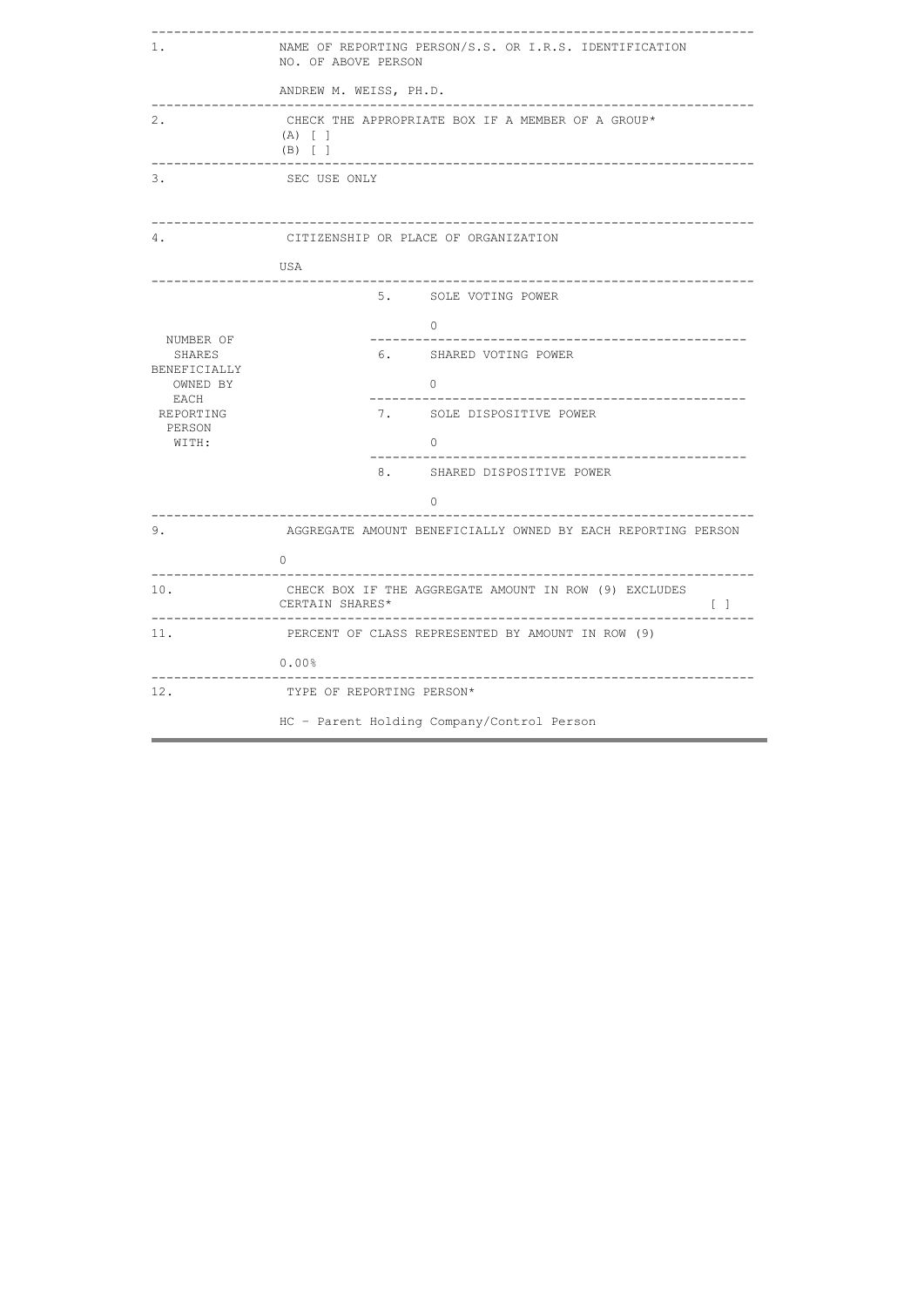ITEM 1. (a) Name of Issuer: TUSCAN HOLDINGS CORP. ------------------------------------------------ (b) Address of Issuer's Principal Executive Offices: 135 E 57<sup>th</sup> Street, 18<sup>th</sup> Floor New York, NY 10022 ------------------------------------------------ ITEM 2. (a) and (c): Name and Citizenship of Persons Filing: (i) BIP GP LLC, a Delaware limited liability company ("BIP GP"). (ii) Weiss Asset Management LP, a Delaware limited partnership ("Weiss Asset Management"). (iii) WAM GP LLC, a Delaware limited liability company ("WAM GP"). (iv) Andrew M. Weiss, Ph.D., a United States citizen ("Andrew Weiss"). (b): Address of Principal Business Office: BIP GP, Weiss Asset Management, WAM GP, and Andrew Weiss have a business address of 222 Berkeley St.,  $16^{th}$  floor, Boston, Massachusetts 02116 (d) Title of Class of Securities: Common Stock, par value \$0.0001 ------------------------------------- (e) CUSIP Number: 90069K104 ------------------ ITEM 3. IF THIS STATEMENT IS FILED PURSUANT TO RULE 13D-1(B), OR 13D-2(B), CHECK WHETHER THE PERSON FILING IS A: (a) [ ] Broker or Dealer registered under Section 15 of the Act (15 U.S.C. 78o).<br>(b)  $\begin{bmatrix} 1 & \text{Bank as defined} \end{bmatrix}$ [ ] Bank as defined in section  $3(a)$  (6) of the Act (15 U.S.C. 78c). (c) [ ] Insurance Company as defined in section 3(a)(19) of the Act (15 U.S.C. 78c). (d) [ ] Investment Company registered under section 8 of the Investment Company Act of 1940 (15 U.S.C. 80a-8). (e) [ ] Investment Adviser registered under section 203 of the Investment Advisers Act or under the laws of any State (f) [ ] Employee Benefit Plan, Pension fund which is subject to the provisions of the Employee Retirement Income Security Act of 1974 or Endowment Fund; see Section 240.13d-1(b)(1)(ii)(F) (g) [ ] A Parent Holding Company or control person, in accordance with Section  $240.13d-1(b)$  (ii)(G) (h) [ ] A Savings Association as defined in Section 3(b) of the Federal Deposit Insurance Act (12 U.S.C. 1813) (i) [ ] A Church Plan that is excluded from the definition of an investment company under Section 3(c)(14) of the Investment Company Act of 1940 (15 U.S.C. 80a-3)

(j)  $[ ]$  Group, in accordance with Section 240.13d-1(b)(1)(ii)(J)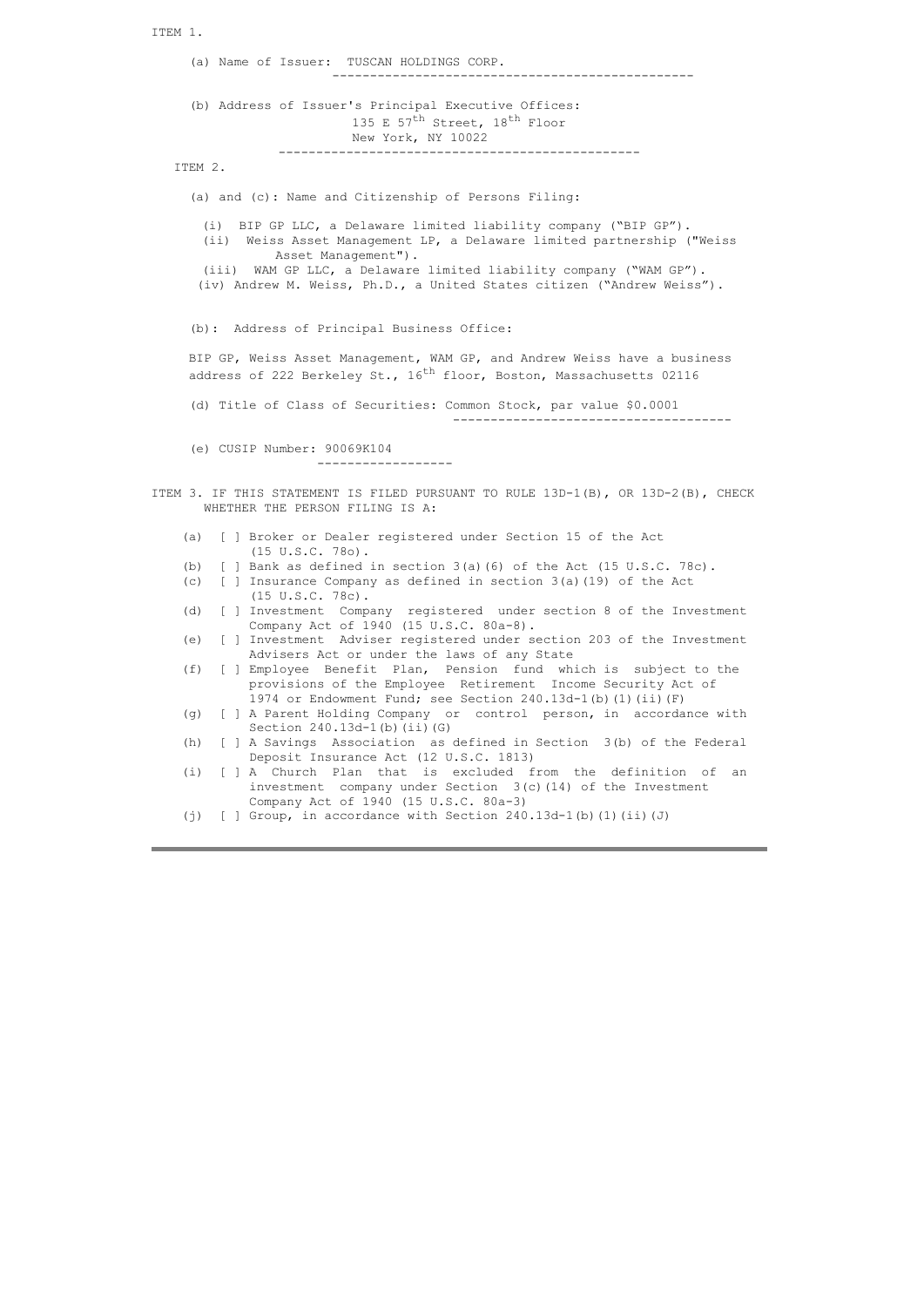```
ITEM 4. OWNERSHIP 
BIP GP* 
    (a) Amount Beneficially Owned: 0
                             -------------------------------------------
    (b) Percent of Class: 0.00% 
                          ----------------------------------------------------
     (c) Number of shares as to which such person has: 
      (i) sole power to vote or to direct the vote: 0 
                                             -----------------------
      (ii) shared power to vote or to direct the vote: 0
 ---------------------
      (iii) sole power to dispose or to direct the disposition of: 0 
 ----------
      (iv) shared power to dispose or to direct the disposition of: 0
 ----------
WEISS ASSET MANAGEMENT* 
    (a) Amount Beneficially Owned: 0
                                -------------------------------------------
     (b) Percent of Class: 0.00% 
                          ----------------------------------------------------
     (c) Number of shares as to which such person has: 
      (i) sole power to vote or to direct the vote: 0 
 -----------------------
      (ii) shared power to vote or to direct the vote: 0
 ---------------------
 (iii) sole power to dispose or to direct the disposition of: 0 
 ----------
 (iv) shared power to dispose or to direct the disposition of: 0
 ----------
WAM GP* 
    (a) Amount Beneficially Owned: 0
                             -------------------------------------------
     (b) Percent of Class: 0.00% 
                          ----------------------------------------------------
     (c) Number of shares as to which such person has: 
      (i) sole power to vote or to direct the vote: 0 
                                             -----------------------
      (ii) shared power to vote or to direct the vote: 0
 ---------------------
      (iii) sole power to dispose or to direct the disposition of: 0 
 ----------
      (iv) shared power to dispose or to direct the disposition of: 0
 ----------
 ANDREW M. WEISS, PH.D.* 
    (a) Amount Beneficially Owned: 0
                            -------------------------------------------
     (b) Percent of Class: 0.00% 
                           ----------------------------------------------------
     (c) Number of shares as to which such person has:
```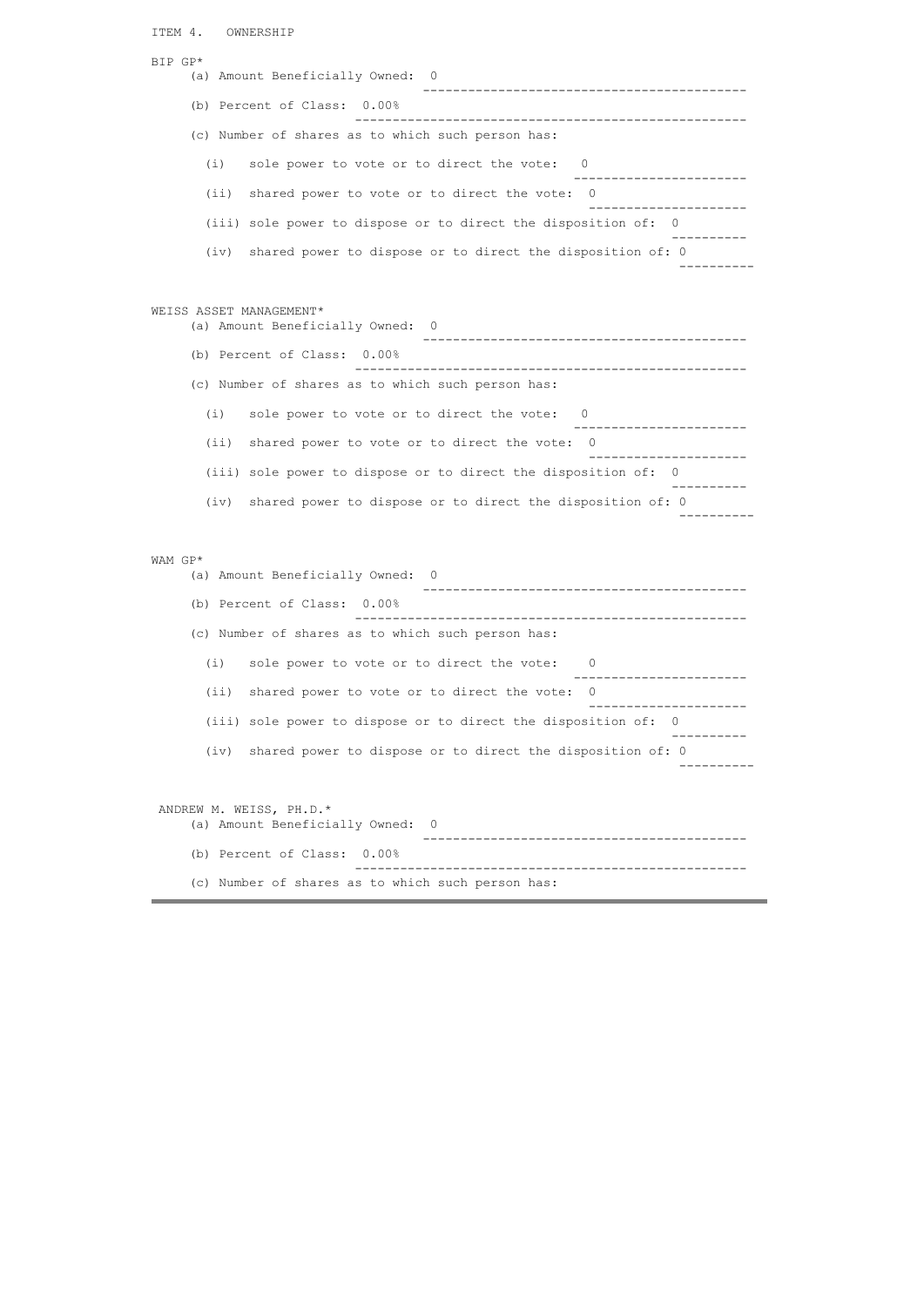|  | (i) sole power to vote or to direct the vote:                   |  |
|--|-----------------------------------------------------------------|--|
|  | (ii) shared power to vote or to direct the vote: 0              |  |
|  | (iii) sole power to dispose or to direct the disposition of: 0  |  |
|  | (iv) shared power to dispose or to direct the disposition of: 0 |  |
|  |                                                                 |  |

\* Shares reported for BIP GP include shares beneficially owned by a private investment partnership (the "Partnership") of which BIP GP is the sole general partner. Weiss Asset Management is the sole investment manager to the Partnership. WAM GP is the sole general partner of Weiss Asset Management. Andrew Weiss is the managing member of WAM GP and BIP GP. Shares reported for WAM GP, Andrew Weiss and Weiss Asset Management include shares beneficially owned by the Partnership (and reported above for BIP GP).

Each of BIP GP, WAM GP, Weiss Asset Management, and Andrew Weiss disclaims beneficial ownership of the shares reported herein as beneficially owned by each except to the extent of their respective pecuniary interest therein. The percent of class computations are based on 38,487,000 Common Stock, par value \$0.0001, issued and outstanding as of November 9, 2020 as reported in the 10-Q of the Issuer, which was filed with the SEC on November 9, 2020.

ITEM 5. OWNERSHIP OF FIVE PERCENT OR LESS OF A CLASS

 If this statement is being filed to report the fact that as of the date hereof the reporting person has ceased to be the beneficial owner of more than five percent of the class of securities, check the following [X].

ITEM 6. OWNERSHIP OF MORE THAN FIVE PERCENT ON BEHALF OF ANOTHER PERSON

Not Applicable

-----------------------

ITEM 7. IDENTIFICATION AND CLASSIFICATION OF THE SUBSIDIARY WHICH ACQUIRED THE SECURITY BEING REPORTED ON BY THE PARENT HOLDING COMPANY OR CONTROL PERSON

See Item 4.

ITEM 8. IDENTIFICATION AND CLASSIFICATION OF MEMBERS OF THE GROUP

Not Applicable

ITEM 9. NOTICE OF DISSOLUTION OF GROUP

Not Applicable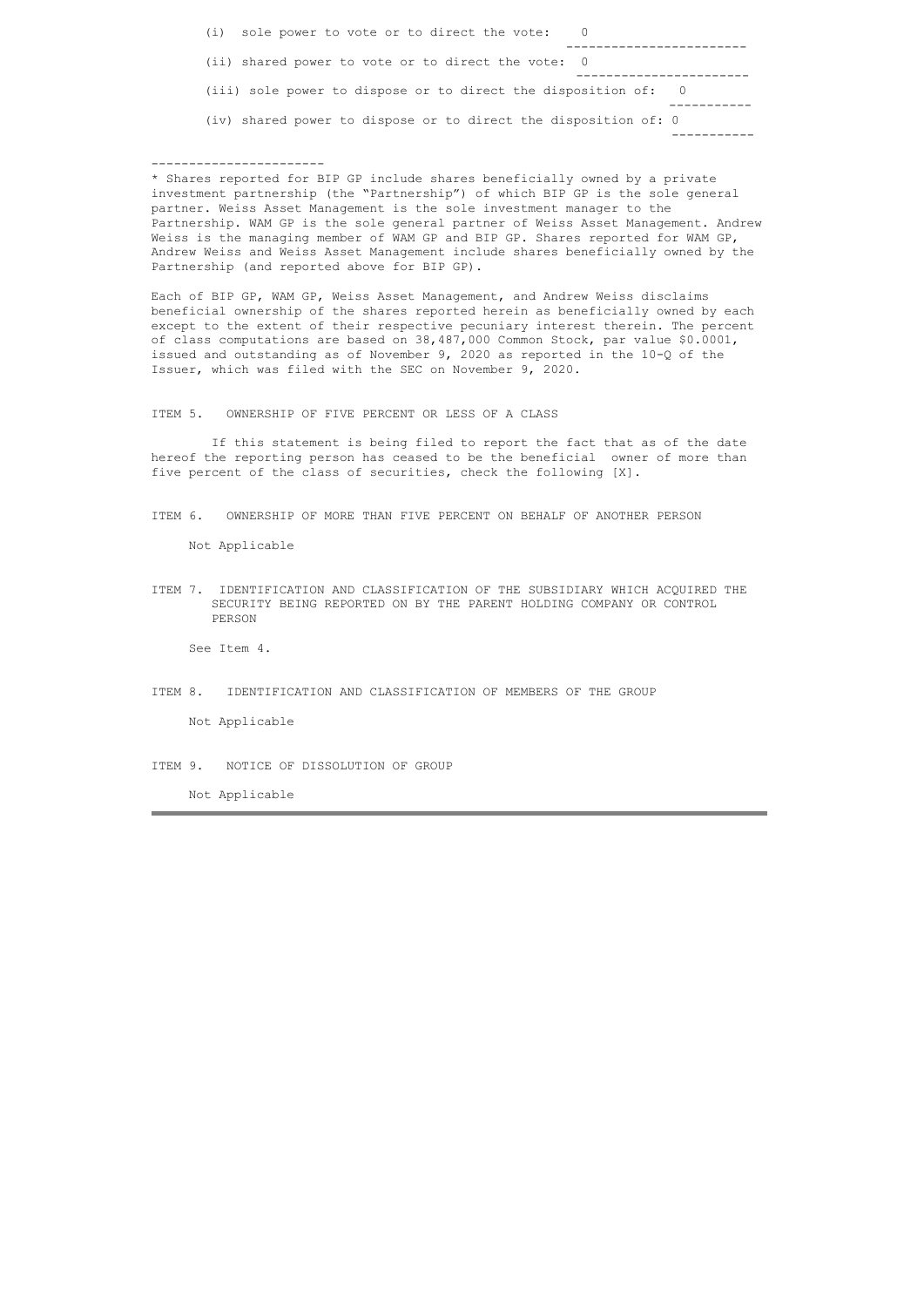ITEM 10. CERTIFICATION

By signing below I certify that, to the best of my knowledge and belief, the securities referred to above were acquired and are held in the ordinary course of business and were not acquired and are not held for the purpose of or with the effect of changing or influencing the control of the issuer of the securities and were not acquired and are not held in connection with or as a participant in any transaction having that purpose or effect.

ITEM 11. MATERIALS TO BE FILED AS EXHIBITS

Joint Filing Agreement Exhibit 1

STCNATURE

After reasonable inquiry and to the best of my knowledge and belief, I hereby certify that the information set forth in this statement is true, complete and correct.

Dated: February 11, 2021

 $\mathcal{L}_\mathcal{L}$ 

WEISS ASSET MANAGEMENT LP

By: /s/ Georgiy Nikitin ----------------------------------- Georgiy Nikitin, Chief Compliance Officer

BIP GP LLC

By: /s/ Georgiy Nikitin ----------------------------------- Georgiy Nikitin, Chief Compliance Officer

WAM GP LLC

By: /s/ Georgiy Nikitin ----------------------------------- Georgiy Nikitin, Chief Compliance Officer

ANDREW M. WEISS, PH.D.

By: /s/ Georgiy Nikitin ----------------------------------- Georgiy Nikitin, Attorney-in-Fact for Andrew Weiss\*\*

\*\* Duly authorized under Power of Attorney incorporated herein by reference to the exhibit to the Form 13G/A filed by Weiss Asset Management LP on January 25, 2017 in respect of its holding in Quinpario Acquisition Corp. 2.